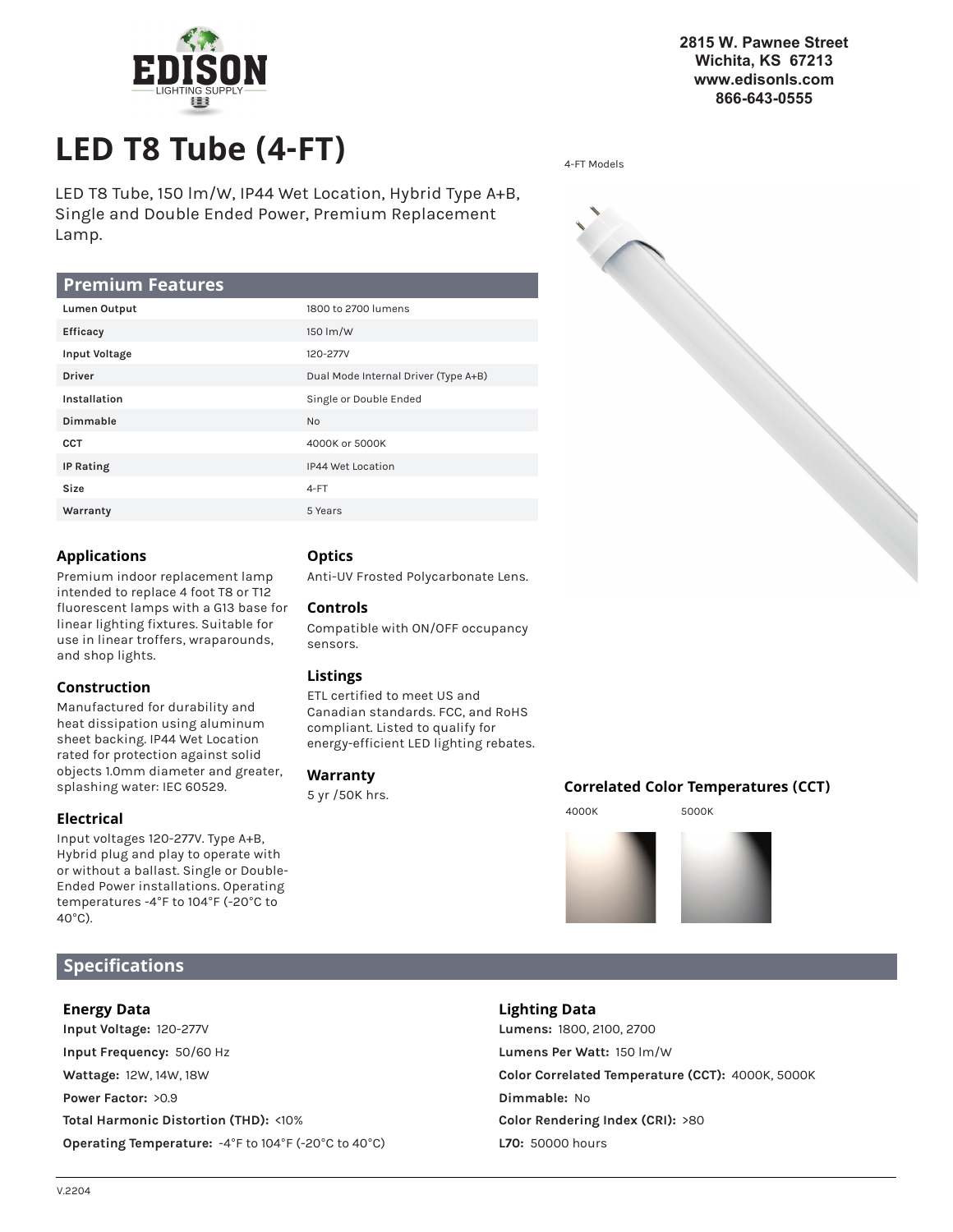### **Ordering Information**

| Model          | Size   | Wattage    | Voltage  | Current                | Lumens | Efficacy | CC <sub>1</sub> | Dimmina   | Color           | <b>Dimensions</b>         | Weight     |
|----------------|--------|------------|----------|------------------------|--------|----------|-----------------|-----------|-----------------|---------------------------|------------|
| MS4T8A12-4000K | $4-F1$ | <b>12W</b> | 120-277V | 0.10A@120V, 0.04A@277V | 1800   | 150 lm/W | 4000K           | No        | White w/ Silver | 47.12"L x 1.00"W x 1.25"H | $0.50$ lbs |
| MS4T8A12-5000K | $4-FT$ | <b>12W</b> | 120-277V | 0.10A@120V, 0.04A@277V | 1800   | 150 lm/W | 5000K           | <b>No</b> | White w/ Silver | 47.12"L x 1.00"W x 1.25"H | $0.50$ lbs |
| MS4T8A14-4000K | 4-FT   | 14W        | 120-277V | 0.12A@120V, 0.05A@277V | 2100   | 150 lm/W | 4000K           | No        | White w/ Silver | 47.12"L x 1.00"W x 1.25"H | $0.50$ lbs |
| MS4T8A14-5000K | $4-FT$ | <b>14W</b> | 120-277V | 0.12A@120V, 0.05A@277V | 2100   | 150 lm/W | 5000K           | <b>No</b> | White w/ Silver | 47.12"L x 1.00"W x 1.25"H | $0.50$ lbs |
| MS4T8A18-4000K | 4-FT   | <b>18W</b> | 120-277V | 0.15A@120V, 0.06A@277V | 2700   | 150 lm/W | 4000K           | No        | White w/ Silver | 47.12"L x 1.00"W x 1.25"H | $0.50$ lbs |
| MS4T8A18-5000K | $4-F$  | <b>18W</b> | 120-277V | 0.15A@120V, 0.06A@277V | 2700   | 150 lm/W | 5000K           | <b>No</b> | White w/ Silver | 47.12"L x 1.00"W x 1.25"H | $0.50$ lbs |

### **Shipping Information**

| Model | Unit       | Shipping                   | Shipping  | Quantity |
|-------|------------|----------------------------|-----------|----------|
| Size  | Weight     | <b>Dimensions</b>          | Weight    | /Box     |
| 4-FT  | $0.50$ lbs | L x 7.50"W x 7.50"D<br>775 | 15.47 lbs | Zu       |

### **Physical Dimensions**